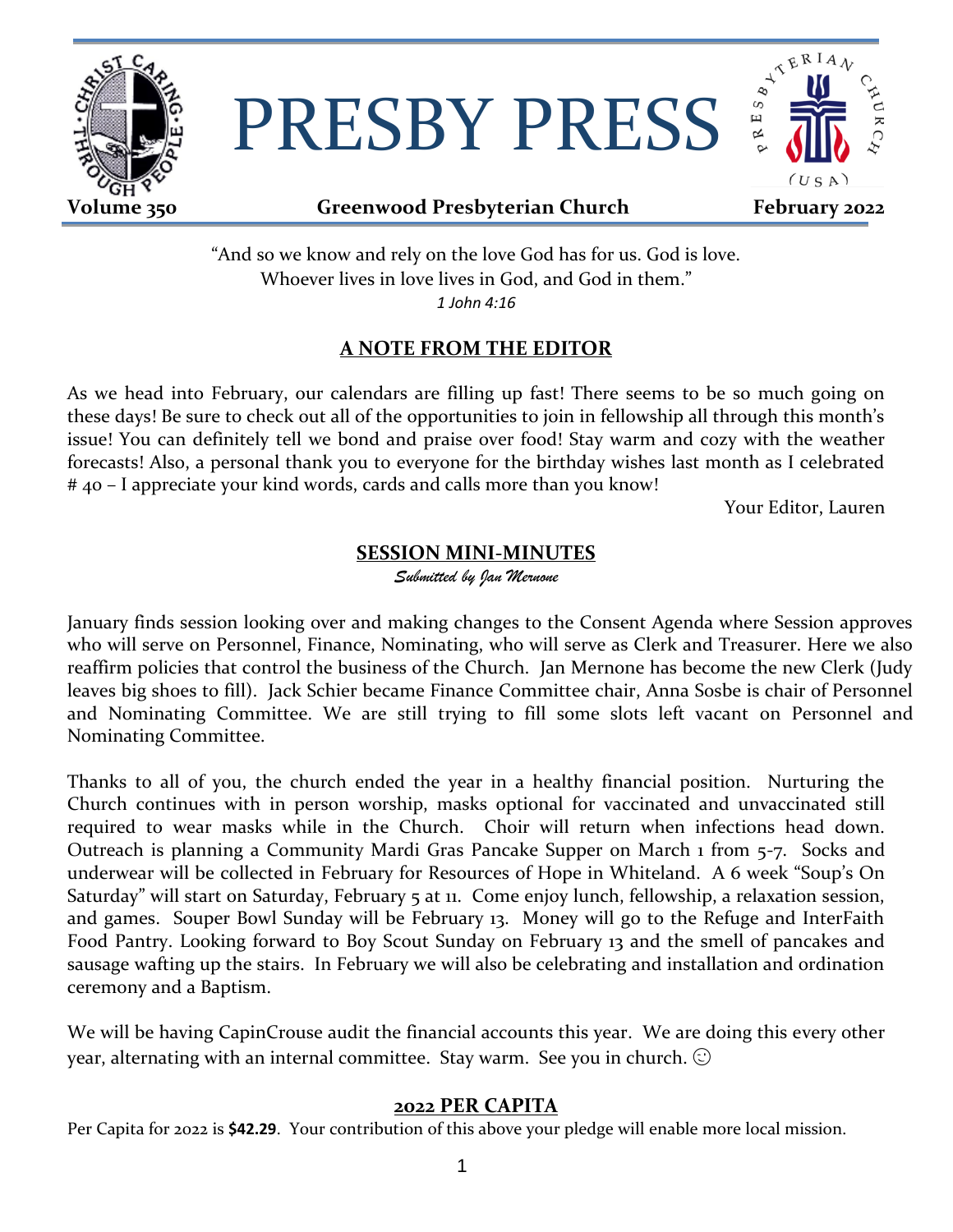#### **RESOURCES OF HOPE**

Throughout the month of February, Outreach is collecting new socks and underwear for Resources of Hope, a program based in Whiteland that provides support for children in foster care. Children often arrive at a foster home with nothing but the clothes on their back. Parents then have to scramble to find clothing and other required items quickly. Resources of Hope maintains a clothing closet where parents can "shop" for needed items. The children served range from infants through age 18, so socks and underwear of all sizes are needed. Place your donations in the chest in the narthex.

#### **THANK YOU**

Thank you to everyone who donated boxed meals for The Refuge in January. We delivered approximately 125 food items to them this weekend. We'll be doing it again in April, so be sure to start collecting now!

### **SOUP'S ON SATURDAYS**

#### *Submitted by Pastor Peter, Outreach and Presbyterian Women*

Tired of eating alone? Feeling tense and/or anxious? Want to have some fun with friends? *Soup's On Saturdays* are for you. PW and Outreach are joining to offer a new program on Saturdays for six weeks starting February 5. Starting at 11:00 a.m., Kay Talley will be leading us in relaxation exercises. Pastor Peter will then do a short devotion followed by one of Kathy Johnson's famous soups along with bread baked by Judy Lovejoy, and dessert at noon. After lunch those who wish to stay and visit are welcome to do so. A variety of board games and cards will be available for those who are interested. Please bring a pillow or two if you want to participate in the relaxation exercises. A yoga mat, if you have one, may also be helpful but not necessary.

So in a time when we need each other, and nutrition, and exercise, S.O.S . . . Soup's on Saturday.

## **PANCAKES! BOY SCOUT SUNDAY**

The second Sunday in February (Feb. 13) is Boy Scout Sunday. There will be a contingent of scouts in worship that morning, and they will serve a pancake breakfast for us after worship. Oh boy!

### **MORE PANCAKES! MARDI GRAS**

COME CELEBRATE MARDI GRAS at the church on March 1. You know that Mardi Gras literally means "Fat Tuesday," right? Well the tradition is that you (symbolically) rid your house of all the fat for Lent with a pancake dinner that evening. So, we are going to do just that! Outreach is sponsoring a Mardi Gras Pancake Supper on Tuesday, March 1. Bring your friends. Our neighbors are all invited to join us for good food and fun. Dinner will be served from 5 p.m. till 7 p.m. Good conversation and fun activities will be the highlight of the evening...along with plenty of Mardi Gras beads!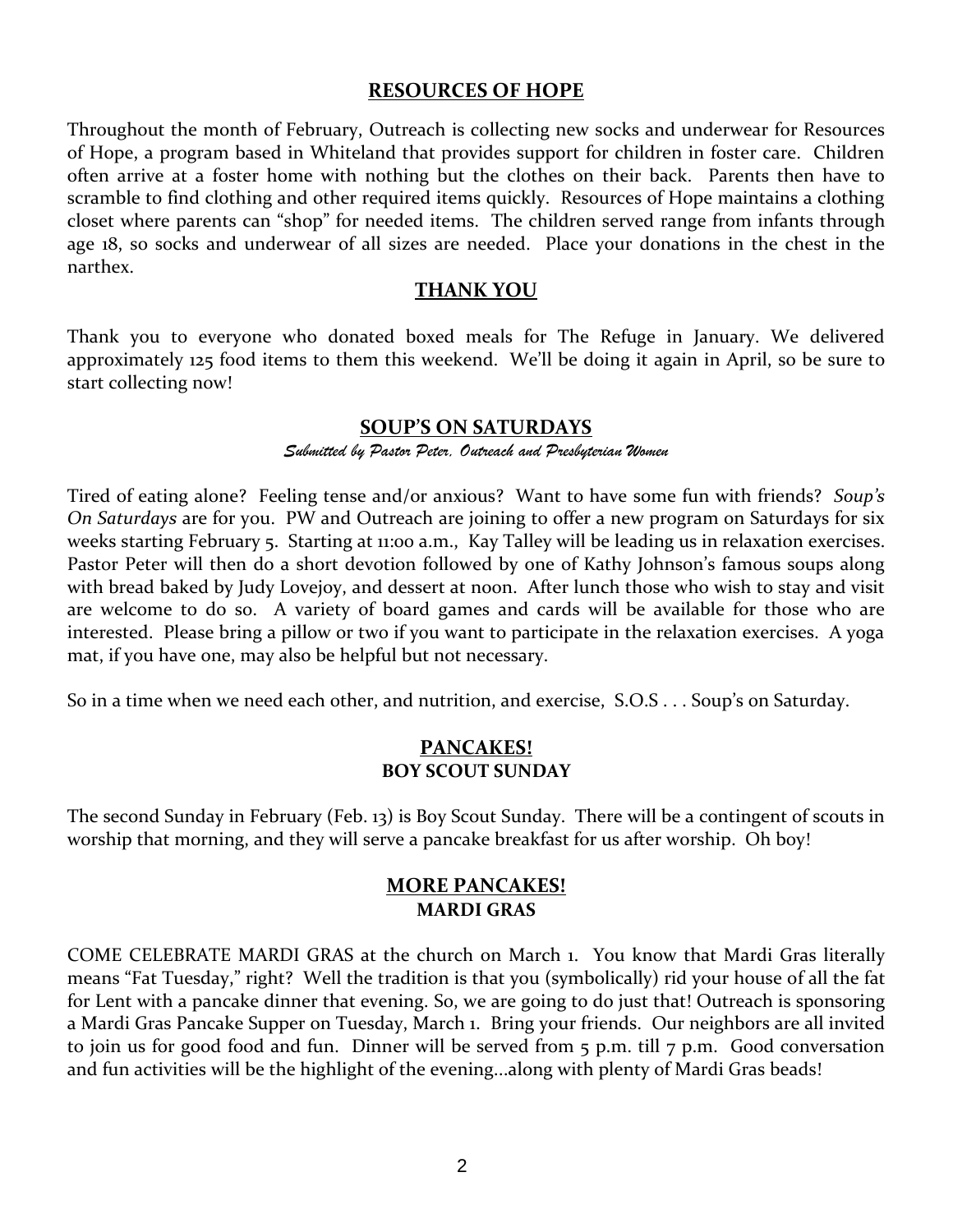## **MENS' GROUP SERVING BREAKFAST AT THE REFUGE**

*Submitted by Pastor Peter Zinn*

Our Mens' Group is staking turns with other community organizations in serving breakfast to the Refuge's food pantry clients. Breakfast usually consists of eggs, toast, sausage, orange jui9ce and coffee (milk for the kids). For us, it happens on the second Tuesday morning of a month (Feb. 8 in this case), at 8:30 a.m. Y'all come!

## **TUTORING**

The Tutoring Program at Isom Elementary School has finally been able to restart after a year and a half of COVID restrictions. Five tutors began meeting with students on January 10. The format is very different this year with tutors meeting individually with children during the school day.

### **ASH WEDNESDAY**

It's coming up. We will have our annual Ash Wednesday service of worship Wednesday evening, March 2, at 7:00 p.m. Let's begin our Lent with worship, again this year.

## **P.W. NEWS – LEAST COIN**

*Submitted by Bev Fiandt, Moderator*

It has been relayed to me that with the infrequency of Circle meetings, some do not know how to turn in the jar of pennies they have collected. Collection may be left in the P.W. mailbox in the office. Our Treasurer, Kristi Hackett, or her "assistant", Fred, will retrieve them and see that a check is sent to the proper organization.

Presbyterian Women donate the least coin of their currency - nickels or dimes if no pennies are available – for each prayer. We invite men and children also to support this cause. A more complete definition of the Least Coin follows:

*The Fellowship of the Least Coin has flourished as a global ecumenical women's prayer movement for over fifty years. The key to the movement's success is its simplicity. Individuals or groups may join by committing to pray for peace, justice and reconciliation among families and communities, and worldwide. Each time a woman prays, she sets aside the least coin of her local currency as a symbol of the prayer. Women's regional groups collect the coins and send them to the central FLC fund in Geneva, Switzerland. The prayers and least coins collected support projects for women and children around the world.* 

## **FEATHER IN YOUR CAP**

I would like to nominate Dana Baker to receive a feather in her cap because Dana keeps our sanctuary beautiful with the proper use of the symbolic church colors throughout the year. She also is a talented florist and maker of marvelously delicious food! – Ebbie Crawford

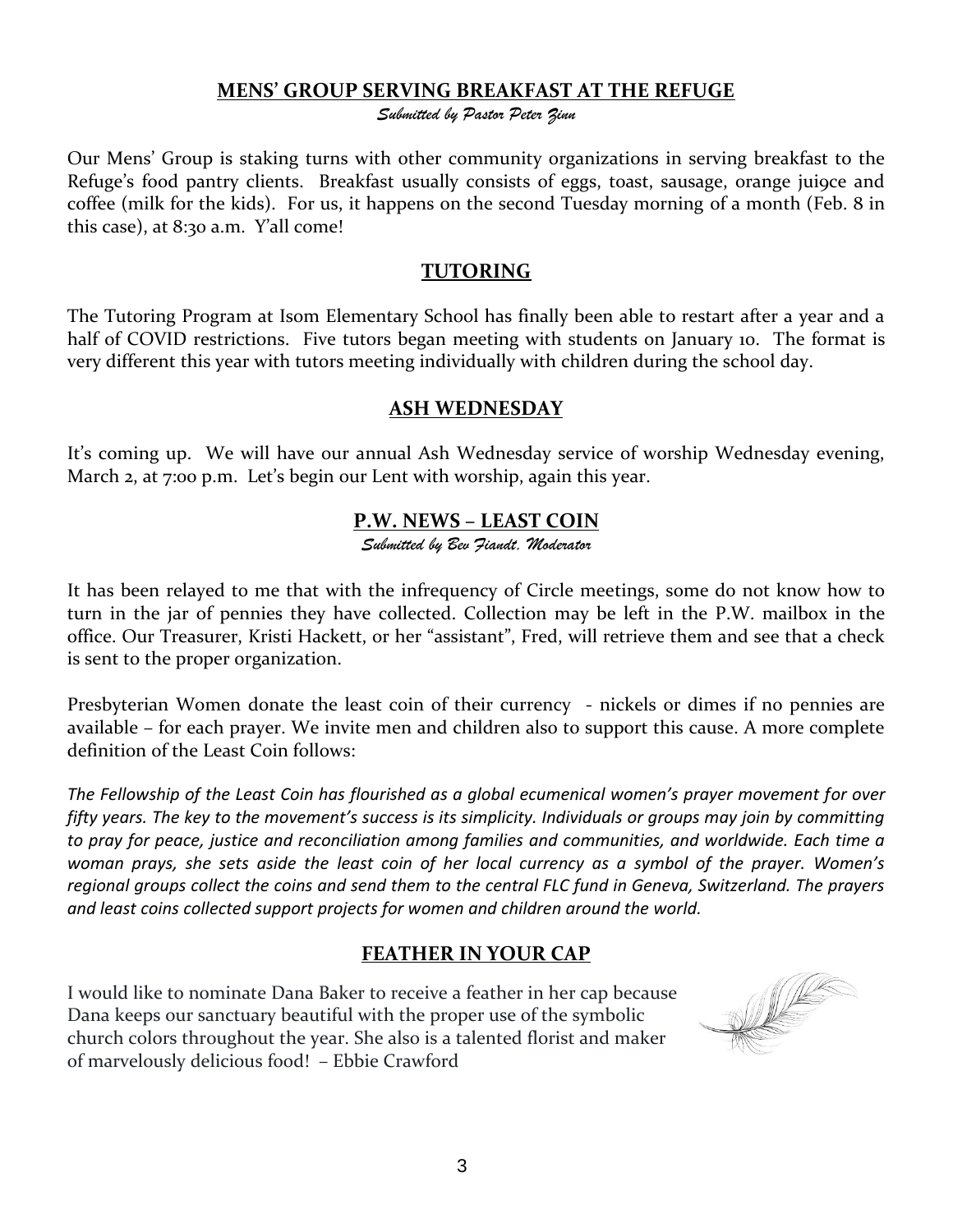

## **BOY SCOUT NEWS**

*Submitted by Dave Baker Liaison for BSA Troop #266*

BSA Troop #266 Troop Meetings are Thursdays from 7:00pm to 8:30 pm Meeting in the Fellowship Hall



#### *Save Sunday February 13 for Scout Sunday After Church in Fellowship Hall Pancake Breakfast*

- ❖ MEETINGS THIS MONTH: February 3, 10, 17, 24
- $\div$  2/4 Friday through 2/6 Sunday Lock-in at Ransburg Scout Reservation and Yearly Planning Session. Leave Church between 5:00 - 5:30 pm Friday 2/4 and return to to Church on Sunday 2/6 around Noon.
- ❖ 2/13 Sunday SCOUT SUNDAY and PANCAKE BREAKFAST. At GPC in Fellowship Hall. Be at Church at 10:00 am or see Scout Leaders
- ❖ 2/20 Sunday Adult Committee Meeting in the Board Room Time 7:00 8:00 pm
- $\cdot \cdot$  2/24 Thursday Path to Eagle for Life Scouts (30 minutes) Time 6:30 7:00 pm. In Fellowship Hall
- ❖ 2/26 Saturday Knife Building (Adult Weekend) at 10:00 am. Location: Mr Hensley Woodworking Shop. Please see Mr. Hensley or any Scout Leaders for is address

CUB SCOUTS #266–Meetings are every Thursday at 6 pm until 7 pm except the 4th Thursday go until 8:30

- $\div$  2/20 Sunday Patrol Leaders Meeting at 6:00 7:00 pm at GPC in the Board Room
- ❖ All other Activities with the Cub Scouts, See Scout Leaders for more information.

BROWNIES / GIRL SCOUTS – See Leaders for information. Meetings are every 1st, 2nd, & 3rd Tuesdays in Fellowship Hall - Time 6:00 pm - 7:00 pm

❖ 2/22 - Tuesday - Parents and Brownies Leaders Meeting in Fellowship Hall Time 6:00 - 7:00 pm

Anybody interested in Scouting please contact the Scout Leaders or the Church Office.

# *Recipe of the Month*  **TIE DYE POKE CAKE**

*Submitted by Fran Mitchell*



- *1 [box Betty Crocker™ Super Moist™ white cake mix](https://www.bettycrocker.com/products/betty-crocker-baking-and-cake-mixes/white)*
- *Water, vegetable oil and egg whites called for on cake mix box*
- *1 cup boiling water*
- *3 tablespoons each Jell-O™ strawberry-flavored, lime-flavored and berry blue-flavored gelatin (from 4-serving-size boxes)*
- *1 [container Betty Crocker™ Whipped vanilla fro](https://www.bettycrocker.com/products/frosting/whippedfluffywhitefrosting)sting*
- *4 [tubes \(0.68 oz each\) Betty Crocker™ decorating gel \(pink,](https://www.bettycrocker.com/products/frosting/richandcreamychocolatefrosting)  [green, orange and blue\)](https://www.bettycrocker.com/products/frosting/richandcreamychocolatefrosting)*
- *1 box (17.6 oz) neon fondant*
- 1. Heat oven to 350°F (325°F for dark or nonstick pan). Spray bottom only of 13x9-inch pan with baking spray with flour. Make and bake cake mix as directed on box for 13x9-inch pan, using water, oil and egg whites. Cool in pan on cooling rack 20 minutes.

*(continued on next page)*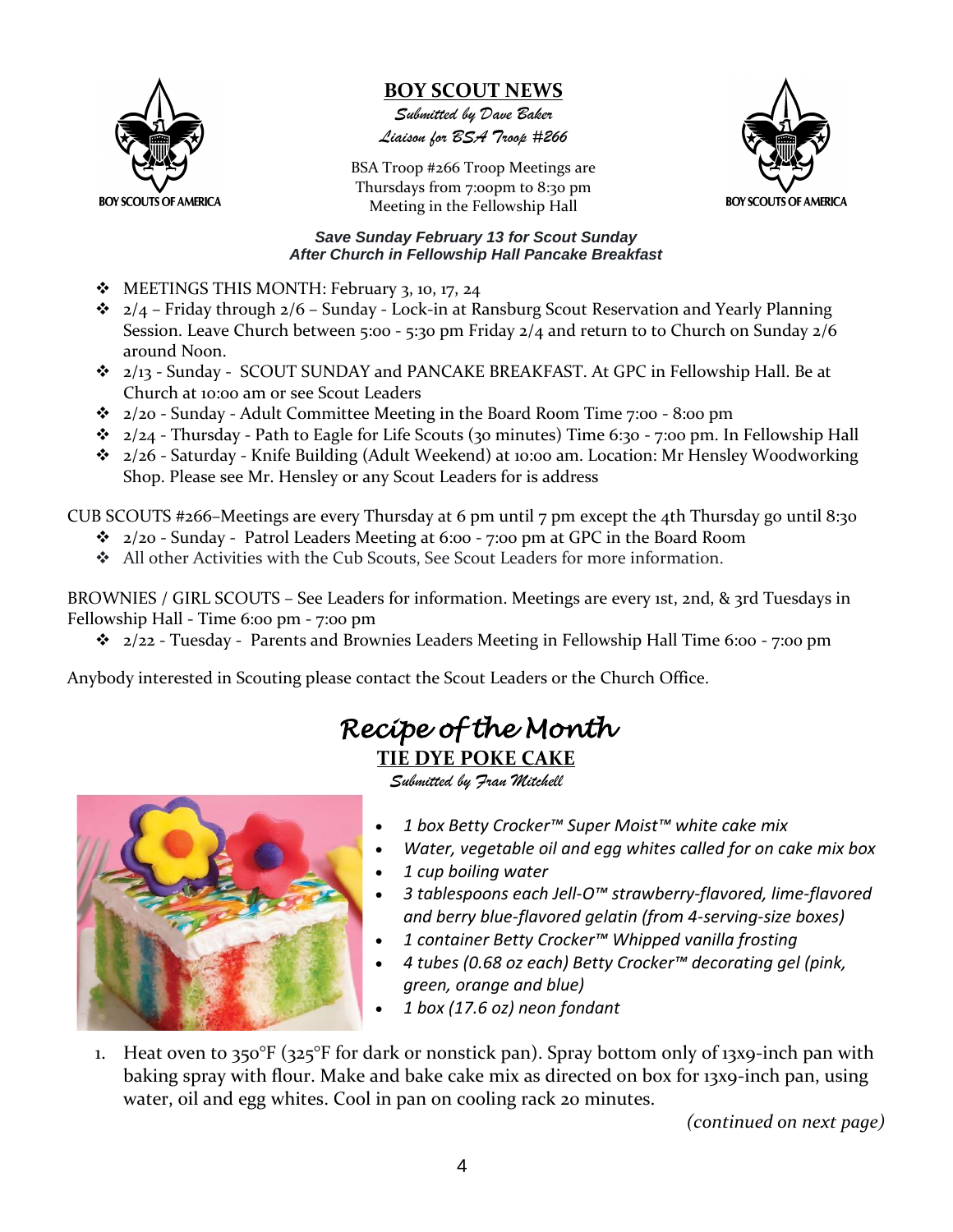#### *(Recipe continued)*

- 2. Meanwhile, in 3 separate bowls, pour  $1/3$  cup of the boiling water over each flavored gelatin; stir until gelatin is dissolved. Poke warm cake every inch with wooden skewer halfway into cake, twisting skewer back and forth. Pour each color gelatin randomly over cake, allowing gelatin to fill in holes. Cool completely, about 1 hour.
- 3. Frost cake. With decorating gels, draw vertical lines 1/4 inch apart on frosting, alternating colors. Pull fine-tip paintbrush in straight line across all colors. Repeat, working back and forth from one side of cake to the other to create a tie-dye effect.
- 4. Roll fondant to 1/8-inch thickness; cut into rounds and flower shapes. Insert toothpicks halfway into cutouts; decorate cake slices as desired.

## **POETRY** *Submitted by Fran Mitchell*

#### FRIENDS

There are some special people that can brighten up your day – They bolster up your spirits in a very special way. They can be very serious – but, mostly make you smile. They will do anything to go that extra mile. God sent these special persons down onto this earth To comfort, serve and entertain – He gave them special talents, then tried to find a name – He thought and thought and, finally came to this end, "Why don't we just call them "Friend"? I treasure these special people – and thank God every day - 'Cause they make our lives much better in such a very special way.

I am blest! Fran M.